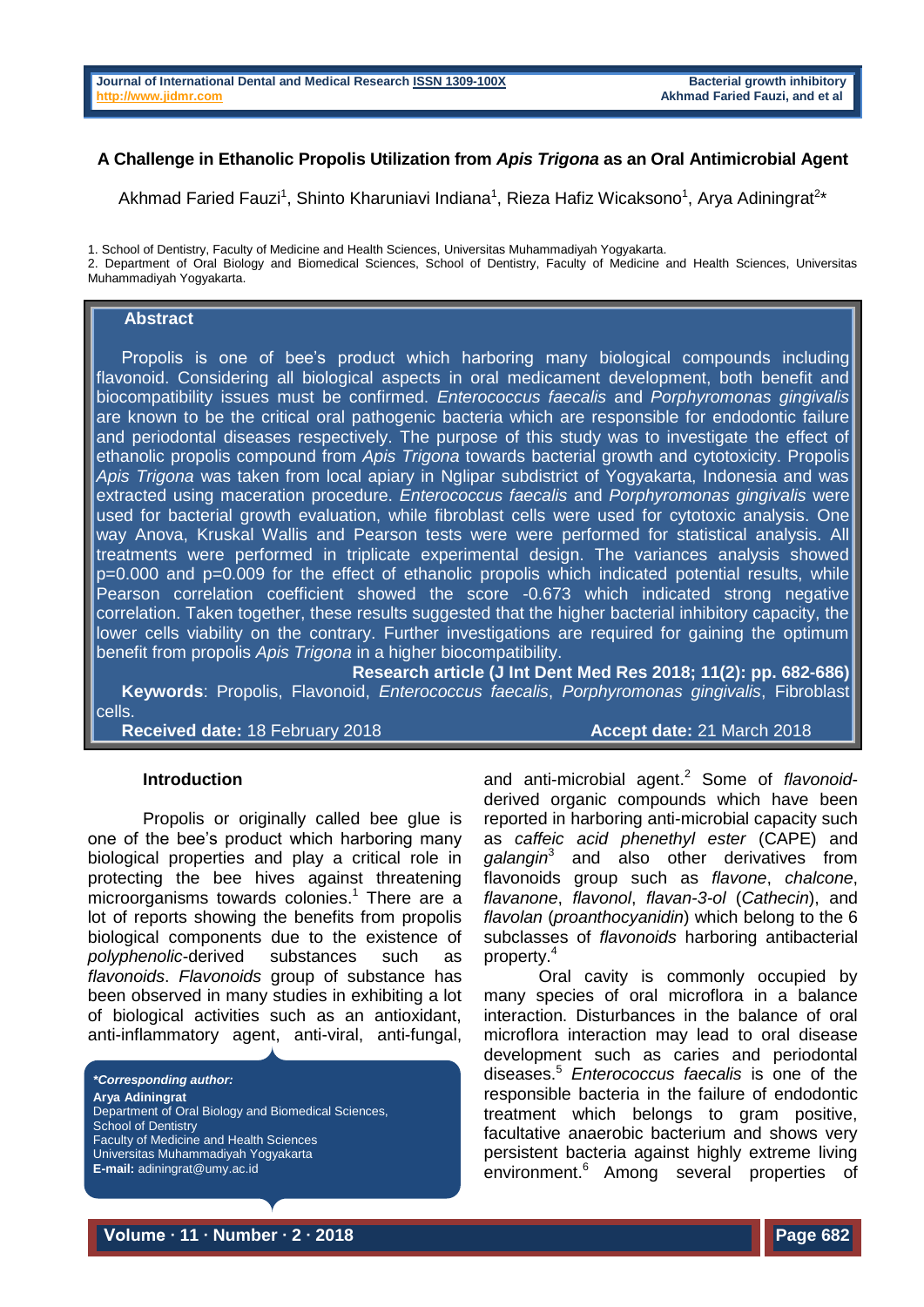virulence factor owned by *Enterococcus faecalis*, capsular polysaccharide is one of potential factor that may contribute to the persistence of *Enterococcus faecalis* in the root canal. <sup>7</sup> On the other hand, *Porphyromonas gingivalis* is a periodontopathogen bacterium that belongs to gram negative and obligate anaerobic bacteria which commonly related to the occurrence in periodontal diseases. <sup>8</sup> Both failure of endodontic treatment and periodontal diseases still become the common problems and concerns among the dental issues. 6,9 Understanding in bacterial inhibitory activities may support for controlling oral bacterial population and its growth ability through utilizing adequate antimicrobial agent.

Since propolis has been reported on harboring many biological properties that benefit for controlling oral bacterial population. Propolis compounds become one of interesting natural product for developing antimicrobial agent particularly against oral pathogenic bacteria. In order to be applied clinically, it has to be nontoxic to the host cells and tissues. Therefore, biocompatibility issue must be confirmed and solved before going to the clinical application.<sup>10</sup> Since each bee's propolis product could be vary due to many factors including species and surrounding plantations. As far as the authors knowledge, the study of this local bee's propolis has not been reported yet. The purpose of this study is to confirm the antibacterial potency through bacterial growth inhibitory capacity and its cytotoxicity effect of the local propolis from *Apis Trigona*.

# **Materials and Methods**

Raw propolis material from *Apis Trigona*  (900gr) was obtained from local apiary in Nglipar, Gunung Kidul district of Yogyakarta, Indonesia and was extracted under maceration procedure using 8L 40 % ethanol as described previously<sup>11</sup> to get 100%ethanolic propolis compound material. *Enterococcus faecalis* (ATCC-29212) and *Porphyromonas gingivalis* (ATCC-33277) were provided by the district Health Laboratory Institution (BLK). Each bacterium was cultured in BHI broth for *Enterococcus faecalis* and tryptose phosphate broth for *Porphyromonas gingivalis* media using anaerobic jar 3.5L supplemented with anaerogen, at 37°C incubator. Human adult fibroblast cells (HDFa-Gibco C-013-5C, USA) were treated in 10% FBS supplemented-DMEM

culture media using 50mL culture-flask (Nunc) in 5% CO<sub>2</sub> incubator 37°C (Memmert, Germany).

Master mix preparation of bacterial suspension was incubated for 24 hours in 37°C before use in 25mL BHI broth or tryptose phosphate broth. 200mL of master mix bacterial suspension was then inoculated as the initial inoculated bacteria to each experimental tubecontaining 4.8mL of ethanolic propolis in BHI broth or tryptose phosphate culture media and was measured as the initiation phase  $(t_0 = 0)$ hour) from all tubes. Bacterial growth rate analysis was performed by measuring the optical density or OD (for turbidity test) which was started after 24 hours incubation to several different ethanolic propolis concentrations in time-sequential manner using UV-mini 1240 spectrophotometer (Shimadzu) at 600 nm wave of length as described previously.<sup>12,13</sup> Cytotoxic effect from the ethanolic propolis compound was observed by evaluating fibroblast cells viability using MTT-assay (at 550 nm wave of length) using 96-well plate with  $2 \times 10^4$ seeded cells/well in 100 microliter culture media, and the absorbance detection was performed using ELISA reader plate (Bio-Rad, USA) which was conducted in the 3<sup>rd</sup> unit of LPPT UGM. For the cells viability calculation, the obtainedabsorbances were normalized by the absorbance of the control cells (untreated cultured-cells — as 100% viability condition) times 100%. Statistical analysis was performed by SPSS 15.0 software.

# **Results**

The effect of ethanolic propolis compound with different concentration to the bacterial growth inhibitory capacity could be seen in the figure 1 for *Enterococcus faecalis* and figure 2 for *Porphyromonas gingivalis*. Growth-curves in both figures showed us the alteration in bacteria growing pattern after applying ethanolic propolis treatment into each bacterial culture tubes, together with the control group as a normal baseline of bacterial growth pattern. Time sequential manner or time-course observation was performed for bacterial growing curve evaluation following the indicated ethanolic propolis concentration. The control group was treated with *aquades* sterile, while the untreated group was observed without any treatment. From the figure 1, we could observe that by increasing ethanolic propolis concentration, it reduced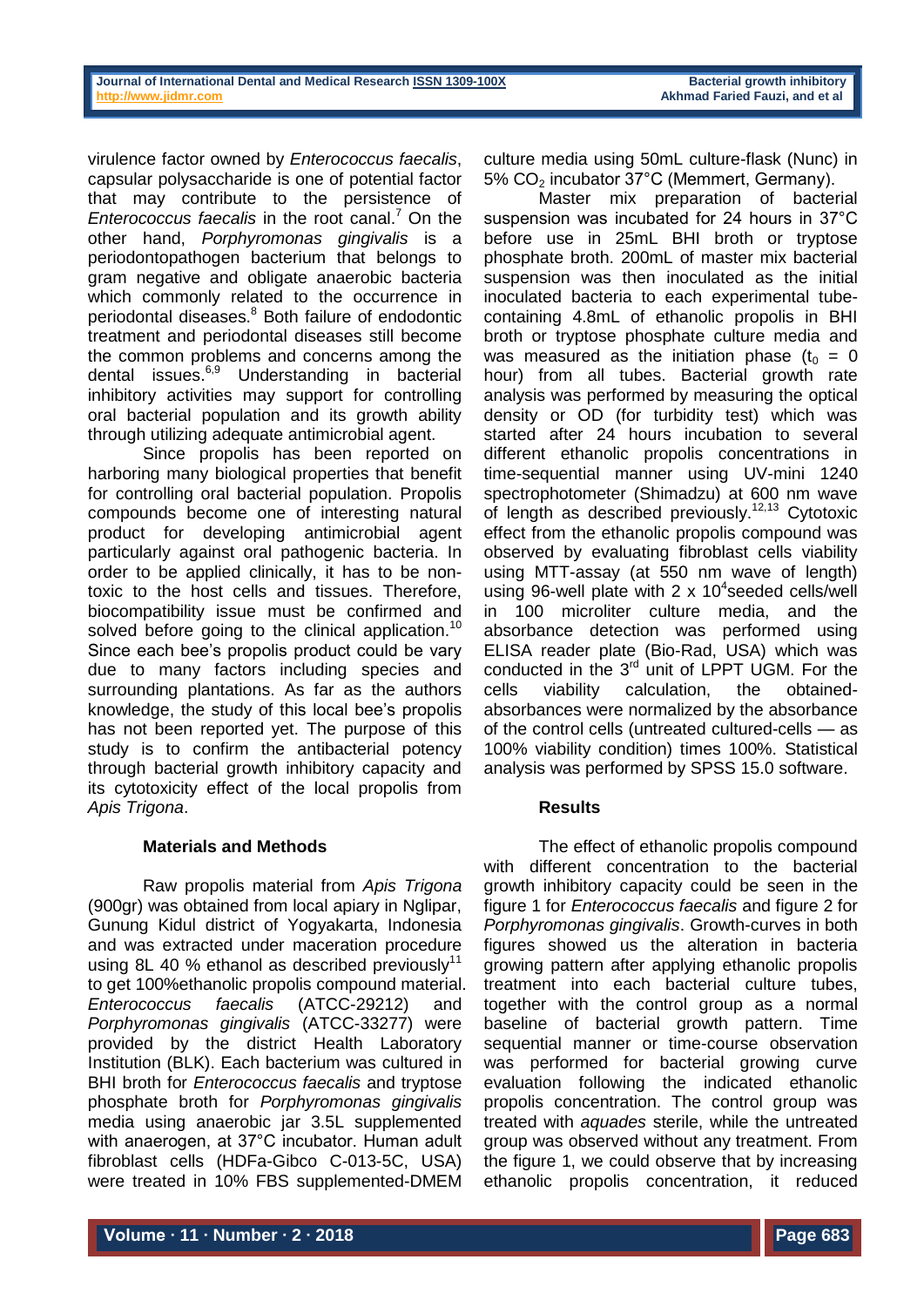#### **Journal of International Dental and Medical Researc[h ISSN 1309-100X](http://www.ektodermaldisplazi.com/dergi.htm) Bacterial growth inhibitory [http://www.jidmr.com](http://www.jidmr.com/) Akhmad Faried Fauzi, and et al**

*Enterococcus faecalis* growth capacity (showed as the lower level in exponential phase profile) in consistence with ethanolic propolis dosedependent manner. In the figure 2, *Porphyromonas gingivalis* growth capacity also was decreased by increasing ethanolic propolis concentration. However, we could observe the growth inhibitory peak of ethanolic propolis effect in *Porphyromonas gingivalis* growth inhibition at around 0.4% of ethanolic propolis concentration.



**Figure 1**. *Enterococcus faecalis* growth curve Optical density of bacterial growth (*Turbidity test*) in the time sequential manner at 0h  $(t_0)$ , 4h  $(t_1)$ , 24h ( $t_2$ ), 28h ( $t_3$ ), and 48h ( $t_4$ ).



**Figure 2**. *Porphyromonas gingivalis* growth curve Optical density of bacterial growth (*Turbidity test*) in the time sequential manner at 0h  $(t_0)$ , 6h  $(t_1)$ , 24h (t<sub>2</sub>), 30h (t<sub>3</sub>), 48h (t<sub>4</sub>).



**Figure 3**. Fibroblast viability MTT-assay for fibroblast viability analysis (percentage of the living cells) along with the increasing ethanolic propolis (EP) concentration at 24 hours after seeding.

In order to evaluate the effectiveness of ethanolic propolis compound in bacterial growth inhibitory capacity, time-sequent of  $t_2$  was determined as the *end-point* of exponential phase while t<sub>0</sub> was determined as the *initial-point* of bacterial growth profile. The optical density of  $t_2-t_0$  representing the growing profile of bacteria which was used for effectiveness analysis. In the table 1, it showed the optical density decreasing value of *Enterococcus faecalis* significantly along with the increasing ethanolic propolis concentration p=0.000 by One Way Anova analysis with normal data distribution *Sig*. 0.094 by Shapiro-Wilk analysis. Similar result also could be observed in *Porphyromonas gingivalis* which was also decreasing in optical density significantly along with the increasing ethanolic propolis concentration p=0.009 by Kruskal-Wallis analysis with non-normal data distribution *Sig*. 0.002 by Shapiro-Wilk analysis. From the means ODt2-t0 of *Porphyromonas gingivalis* it showed to have only slight difference among the concentrations, while clear difference was observed at 0.4% ethanolic propolis concentration as the peak effect.

For further study related in the effect of ethanolic propolis compound to the host tissue, we utilized a yellow water-soluble tetrazolium dye (*3-(4, 5-dimethylthiazolyl-2)-2, 5 diphenyltetrazolium bromide*) for being reduced enzymatically by mitochondrial *dehydrogenases* in a living cell to form formazan crystals which could be detected spectrophotometrically at 550nm. The result of this viability test in the figure 3 showed that fibroblast cells viability was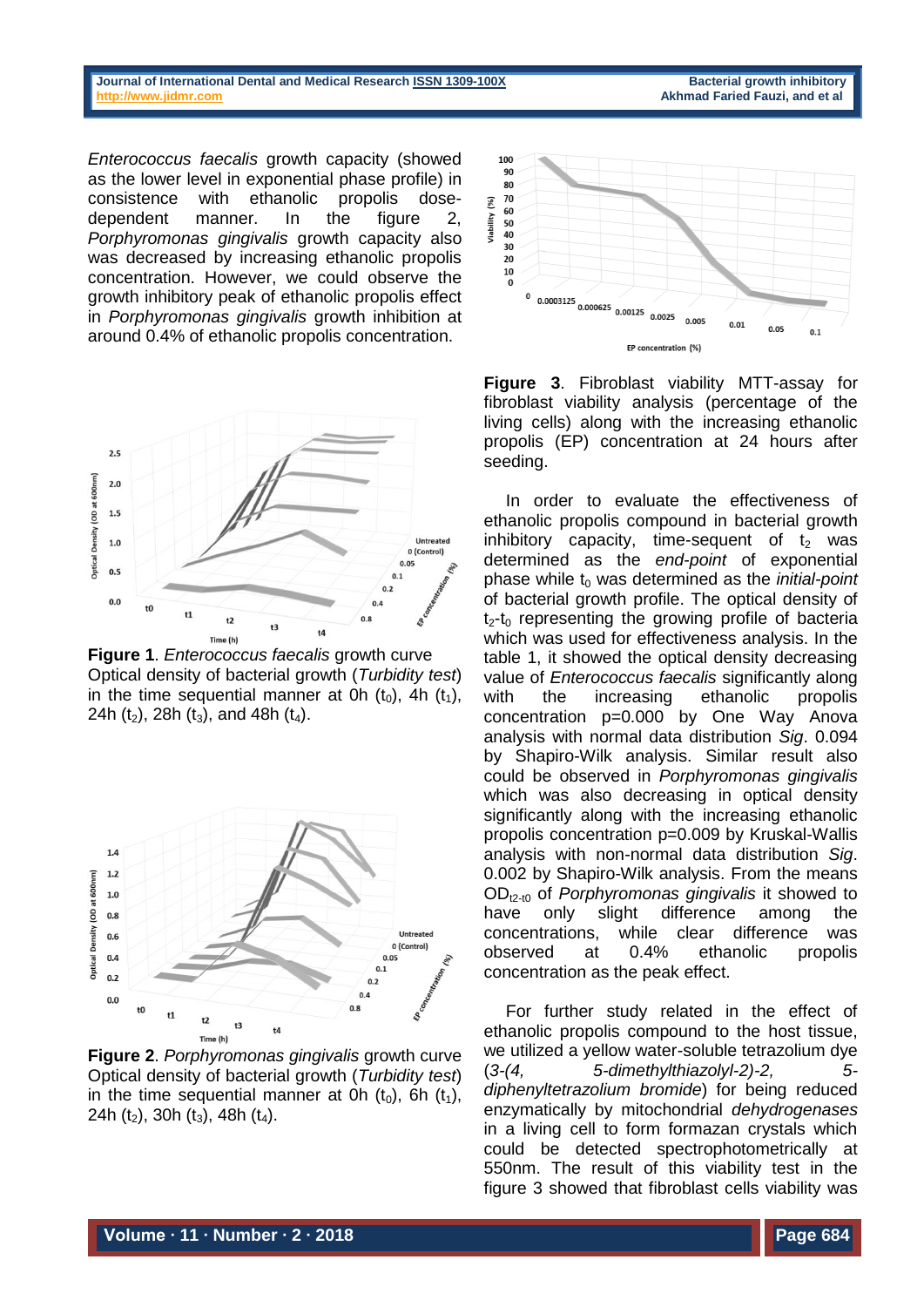| <b>Ethanolic</b><br>propolis<br>concentration<br>$(\% )$ | OD E. faecalis | OD P. gingivalis |
|----------------------------------------------------------|----------------|------------------|
| Ω                                                        | 1.98           | 1.22             |
| 0.05                                                     | 1.79           | 1.12             |
| 0.1                                                      | 1.47           | 1.00             |
| 0.2                                                      | 1.11           | 1.12             |
| 0.4                                                      | 0.55           | $0.15*$          |
| 0.8                                                      | $0.17*$        | 0.43             |

decreasing along with the increasing ethanolic propolis concentration.

**Table 1.** Optical density of bacterial growth.

Since the data distribution of cells viability was normally distributed *Sig* 0.118 by Shapiro Wilk analysis, Pearson correlation analysis was then performed to confirm the relation between parametric bivariant variable ethanolic propolis concentration and cells viability. The results showed the Pearson product coefficient -0.673 with 0.023 of significance value which suggested there was a significant strong (*r* value: 0.60-0.79) negative correlation between cells viability and ethanolic propolis concentration.

# **Discussion**

In our findings, ethanolic propolis compound exhibited an antimicrobial activity through bacterial growth inhibitory capacity which could inhibit bacterial growth rate on both *Enterococcus faecalis* and *Porphyromonas gingivalis* significantly in the dose-dependent manner (which the higher ethanolic propolis concentration showed the stronger bacterial growth inhibitory capacity effect). Interestingly, the dose-dependent inhibitory activity in *Porphyromonas gingivalis* was not as linear as in *Enterococcus faecalis* in along with the increasing ethanolic propolis concentration. Since the effect of ethanolic propolis compound had a peak effectiveness at 0.4% of concentration in *Porphyromonas gingivalis* inhibitory activity. This result is also supported by the previous study which utilized Iranian ethanolic propolis against gram-positive bacteria that shows high effectiveness in bacterial growth inhibitory capacity, while in gram-negative bacteria shows less effective effect which may

related to the existence of the outer membrane structure.<sup>14</sup> This condition indicated that an effective concentration specificity of the active biological compounds was required in order to be functioned properly depending on a bacterial specific manner. Based on variance statistical analysis from the exponential phase of bacterial growth profile  $(t_2-t_0)$ , our data significantly suggested the potency of ethanolic propolis in bacterial growth inhibitory activity which may related to the polyphenolic-derived component of propolis. <sup>15</sup> Furthermore, this inhibitory activity result also indicated a broad-spectrum antibacterial capacity, not only in gram-positive but also gram-negative bacteria. This finding was in accordance with the previous report which also indicates the potency of ethanolic propolis solution as an alternative to chlorhexidine in antibacterial capacity for oral purposes. <sup>16</sup> This alternative option has not been able yet for coming to the judgement since some other previous reports still shows the disagreements in method, dosage, formulation and the origin of propolis compound. 17

Concerning on the biocompatibility issue, an adult human fibroblast cells were selected as an *in vitro* model which is closely related to the major cells population in the dental pulp, root canal, openly-wounded oral mucosa and *lamina propia* of the gingiva. MTT-assay was performed for cytotoxic analysis and the result indicated the opposite relation toward ethanolic concentration, in which the higher ethanolic concentration, the lower cells viability in return. Our data also indicated that even the less-effective ethanolic propolis concentration in both *Enterococcus faecalis* and *Porphyromonas gingivalis* bacterial inhibitory capacity (0.1% of concentration), it had already showed the decreasing cells viability (up to 9.48% in cells survival), which was classified as a strong toxicity effect to the cells viability (<30% cells survival). <sup>18</sup> Our fibroblast cells viability data were resulted from a long term of ethanolic exposure time during the assay procedure. This duration of exposure may also induce the cytotoxic effect from ethanolic propolis to the host-cells. While local short exposure of propolis from *Apis mellifera* through irrigation procedure supports probing depth reduction.<sup>19</sup> There were still controversial reports regarding propolis toxicity effect, since it was mainly reported only from *in vitro* studies while few were reported from *in vivo* studies. <sup>20</sup> As it may also